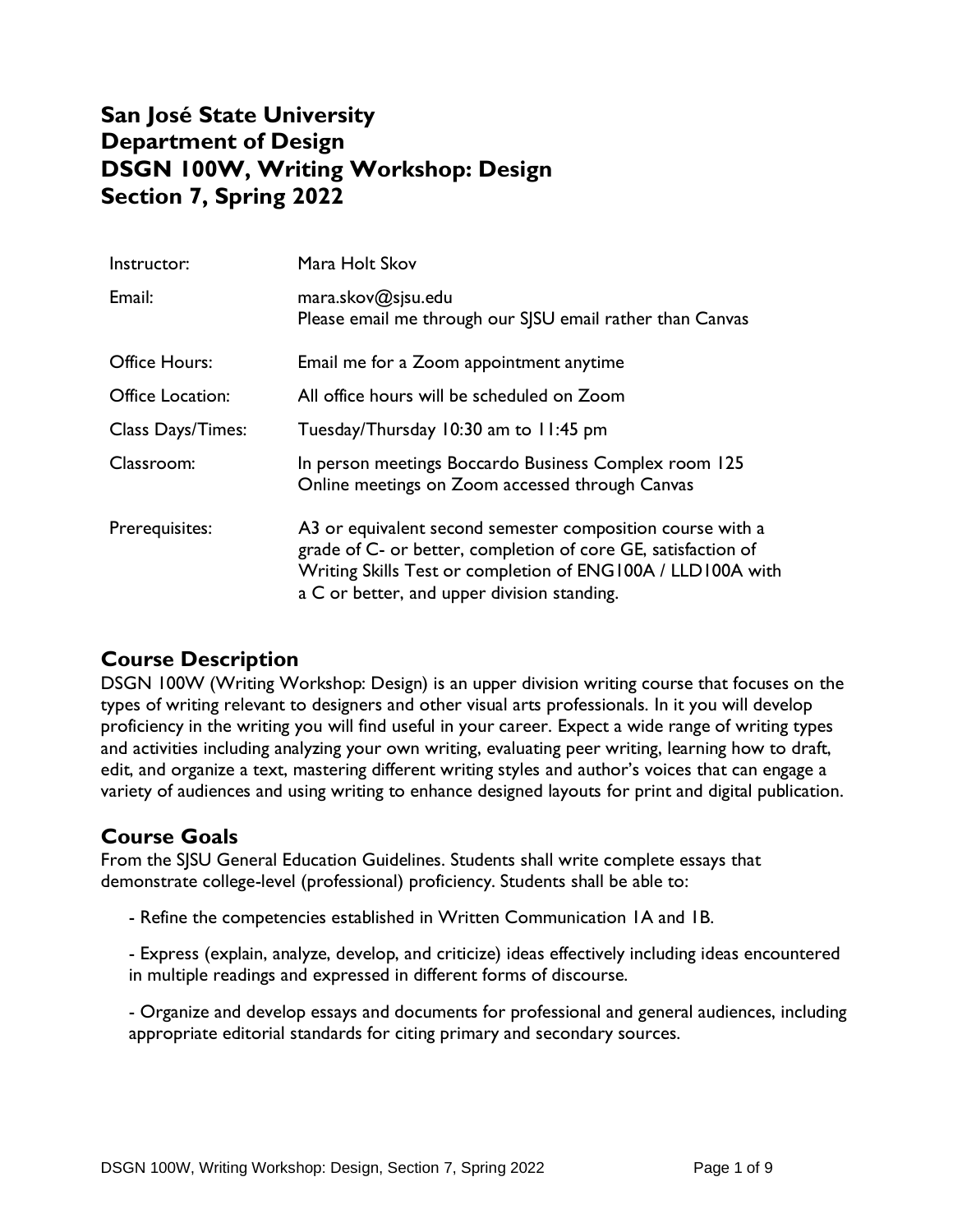# **Course Learning Outcomes (CLO)**

Every course is designed to fulfill specific learning outcomes. When you complete DSGN 100W successfully you should have mastered the following learning outcomes:

CLO1 Write with an understanding of the connection of writing to your creative process, critical thinking and design thinking.

CLO2 Write correctly, clearly and concisely.

CLO3 Develop a concept or thesis and advocate for it with a well-structured, well-reasoned argument.

CLO4 Organize and develop different types of design writing such as descriptions, critiques, reviews, persuasive arguments and professional documents.

CLO5 Proofread, comment and critique the writing of others.

CLO6 Understand and be comfortable with the dynamics of collaborative writing as a part of design thinking.

CLO7 Find and develop your own unique voice.

#### **Required Readings and Textbooks**

Good design writers are also avid readers. The more you read great writing, the more your own writing will improve. To that end we will read many different examples of writing from designers to learn how you can write more effectively for the purpose you have in mind. All required readings are found on our Canvas course uploaded as pdfs or links to online sources.

#### **Required Materials**

You will need a notebook for taking notes and doing in-class writing, a computer for writing papers and designing posters and slide presentations, access to a large-format printer to print out posters for class pin-ups, workshops and presentations as called for in the assignment briefs. All final assignments including written papers, slide presentations and designed posters will be submitted digitally to Canvas in PDF format.

#### **Course Format and Requirements**

Course instruction includes in-class writing, reading discussions, peer review, group work and presentations during class meeting times. Success will be based on your preparation for each class meeting, active participation in our discussions and activities, and the drafts and final assignments that you submit. Expect to spend 3+ hours per week outside of class writing, editing, reading, creating presentations and designing posters. Make space in your schedule now because good writing and thorough editing takes time!

All course materials and communication such as the syllabus, assignment briefs, readings, slide presentations, grading and weekly announcements are accessible on Canvas. All drafts and final versions of assignments should be submitted on Canvas by the due dates listed. Some printing will be required for in-class pin-ups, workshops and presentations. Written assignments and designed posters must fulfill all requirements as stated in the assignment briefs.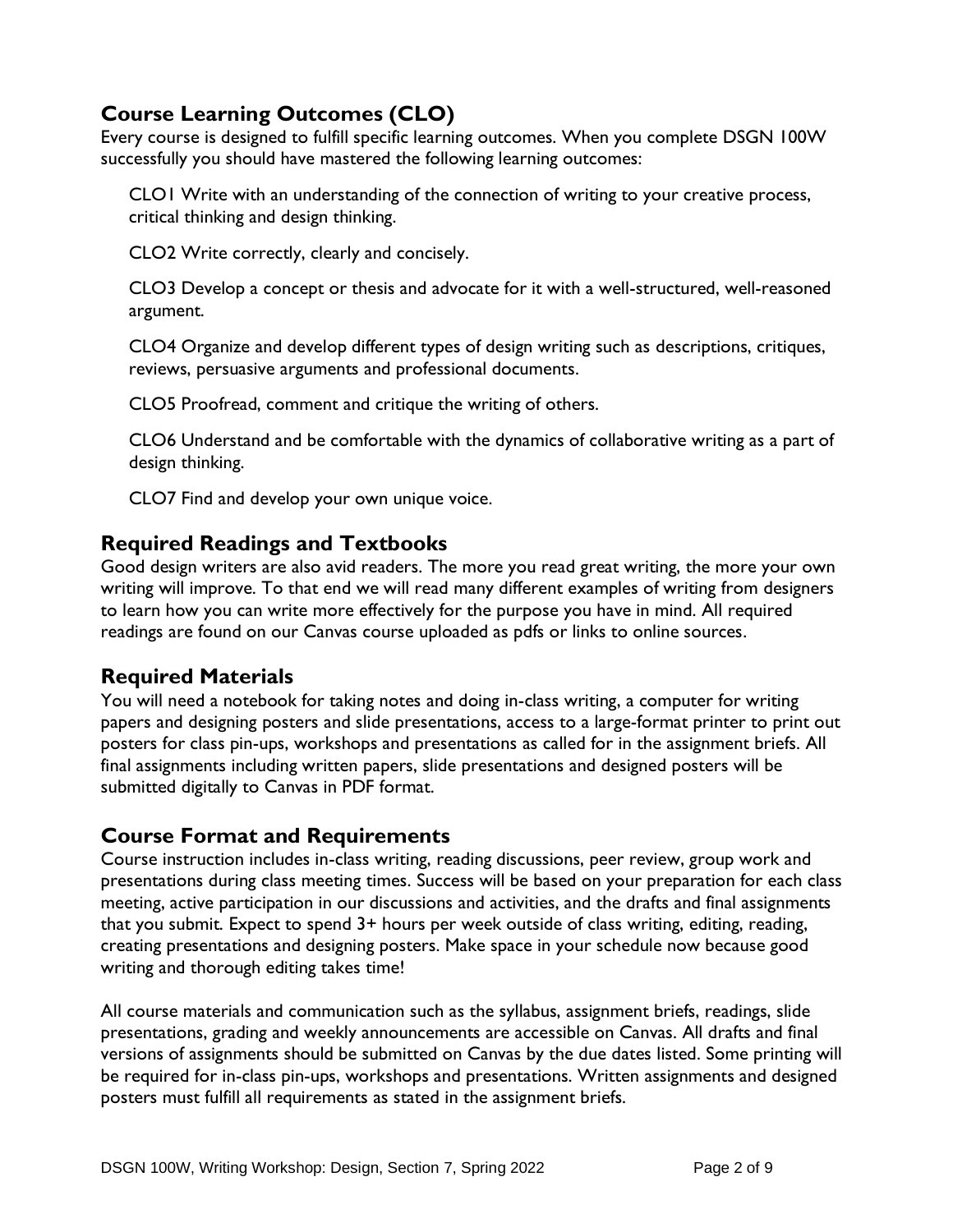At the end of every week, you will receive an announcement for the upcoming week that will include the next week's assignment due dates, readings and activities to prepare and a schedule of our class meeting plans. Please make sure that your Canvas alerts are turned on so you won't miss any important communications about our class.

### **In Person and Online Class Protocols**

As designers, we rarely work alone and we really rely on our partners and teams so we will work this semester on mastering active engagement with others in our in person and our online learning spaces. You are expected to be on time to every class meeting so you won't miss any of our work. When meeting on Zoom you will need to turn your camera on so that we can all feel each other's presence. If you want to use a digital backdrop for Zoom that is just fine – just remember that how you present yourself is also a designed experience so make your Zoom presence reflect you!

Engagement in class activities is a significant factor in your success in this class and in every class in the Design Department and in the profession of design. It also facilitates your intellectual growth, enhances your skills, helps you become a life-long learner and most importantly, it will help you become a successful designer. Please let me know as soon as possible how I can best support any accommodations you might need for our class.

# **Assignments**

Throughout the semester you will be graded on a series of Module-focused writing assignments, in-class writing, daily participation and two small group meetings outside of class. All these add up to a total of 100 points possible for the semester. Due dates and times for each assignment are listed on each assignment brief and scheduled on Canvas. If for some reason you cannot submit an assignment on time, please email me and we can discuss it.

Following is more information about each of our assignment types for the semester:

**Module Assignments and Drafts** (5 for 10 points each = 50 points - 2 per draft, 6 per final) – Each Module will include a multi-week assignment that relates to the larger themes of that Module. In these assignments, you are expected to revise and refine your work based on feedback from your instructor, your peers and on your own expectations for excellent work. Therefore, each draft you submit should show steady progress towards a finished and polished final version.

**Participation** (30 for 1 point each = 30 points total) – Points for participation are based on your consistent participation in the day's presentations, discussions and activities. If you don't prepare adequately for the day's activities or if you miss class or are significantly late to join our meetings, then your participation grade will suffer.

**In-class Writing** (5 for 2 points each = 10 points total) - Five times throughout the semester we will do in-class writing that is intended to be submitted either as hand-written on paper or typed and uploaded to Canvas. In-class writing will help you get comfortable writing quickly in response to a specific topic or prompt.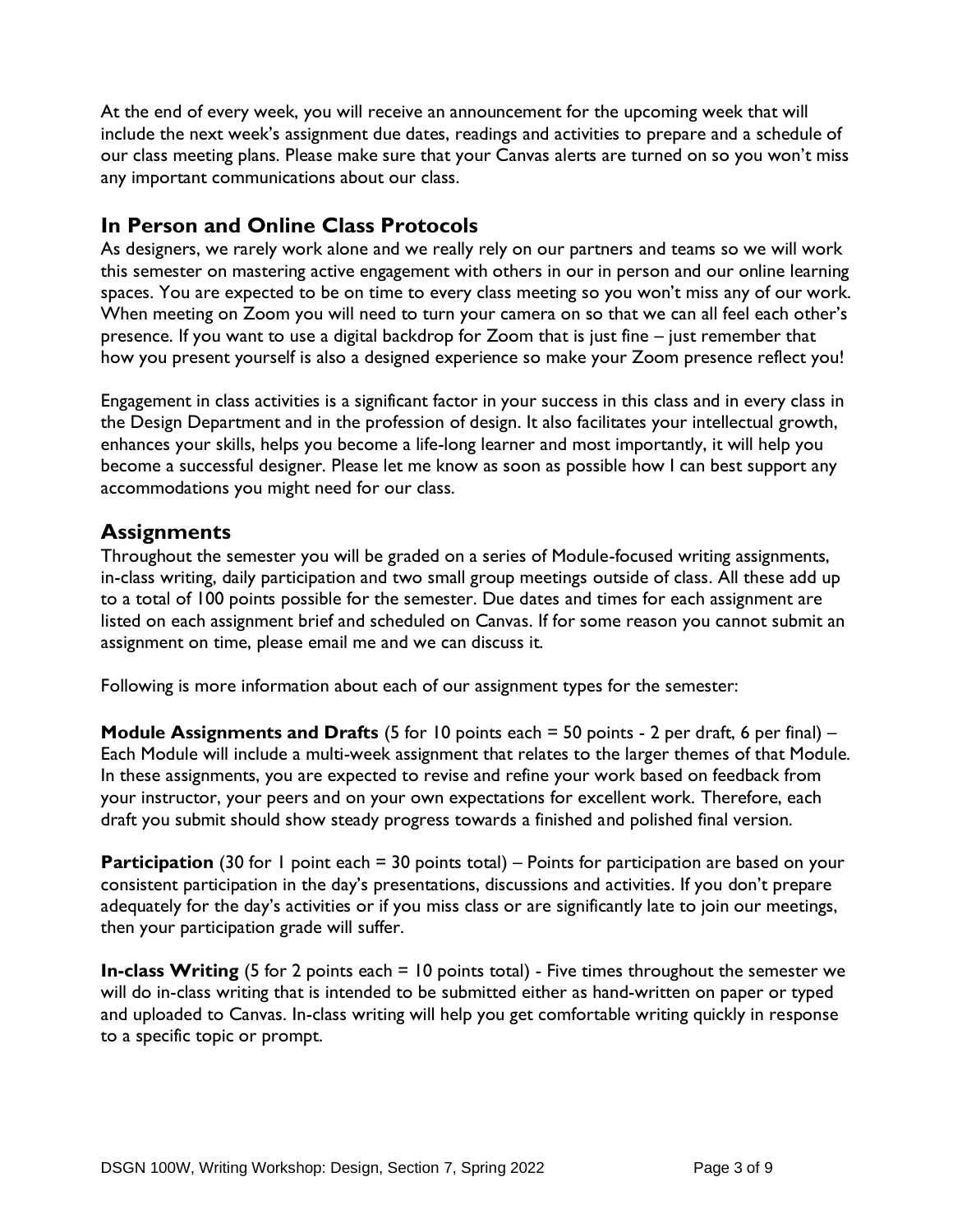**Small Group Meetings** (2 for 5 points each = 10 points total) - Two small group meetings will be scheduled with me and up to two other students will give you the chance to give and get feedback on two of your projects throughout the semester.

**OPTIONAL Extra Credit** (5 points) - One extra credit assignment will be offered before the end of the semester to all students who might want or need to improve their course grade.

#### **Final Examination and Evaluation**

We will not have a final examination meeting. Instead your final Visualizing My Mission design will be due at the end of the day on Friday, May 20.

# **Grading**

| Grade          | <b>Points</b>    | Percentage |
|----------------|------------------|------------|
| A plus         | 96 to 100 points | 96 to 100% |
| А              | 93 to 95 points  | 93 to 95%  |
| A minus        | 90 to 92 points  | 90 to 92%  |
| B plus         | 86 to 89 points  | 86 to 89 % |
| B              | 83 to 85 points  | 83 to 85%  |
| <b>B</b> minus | 80 to 82 points  | 80 to 82%  |
| C plus         | 76 to 79 points  | 76 to 79%  |
|                | 73 to 75 points  | 73 to 75%  |
| C minus        | 70 to 72 points  | 70 to 72%  |
| D plus         | 66 to 69 points  | 66 to 69%  |
| D              | 63 to 65 points  | 63 to 65%  |
| D minus        | 60 to 62 points  | 60 to 62%  |

Grading is based on a scale of 100 with all assignments totaling up to 100 points possible. Grading will follow the standard SJSU A-F system based on the following points values:

# **University Policies**

Per [University Policy S16-9](http://www.sjsu.edu/senate/docs/S16-9.pdf) *(http://www.sjsu.edu/senate/docs/S16-9.pdf)*, relevant university policy concerning all courses, such as student responsibilities, academic integrity, accommodations, dropping and adding, consent for recording of class, etc. and available student services (e.g. learning assistance, counseling, and other resources) are listed on **Syllabus Information web page** (http://www.sjsu.edu/gup/syllabusinfo), which is hosted by the Office of Undergraduate Education. Make sure to visit this page to review and be aware of these university policies and resources.

# **Academic Integrity**

The University Academic Integrity Policy requires you to be honest in all your academic course work. Faculty members are required to report all infractions to the office of Student Conduct and Ethical Development. We have ZERO tolerance for academic dishonesty – it doesn't do any good for a student if they don't learn do their own work and it is not fair to others who DO do their own work. You can find the Student Conduct and Ethical Development policy at the following address – <http://www.sjsu.edu/studentconduct/> .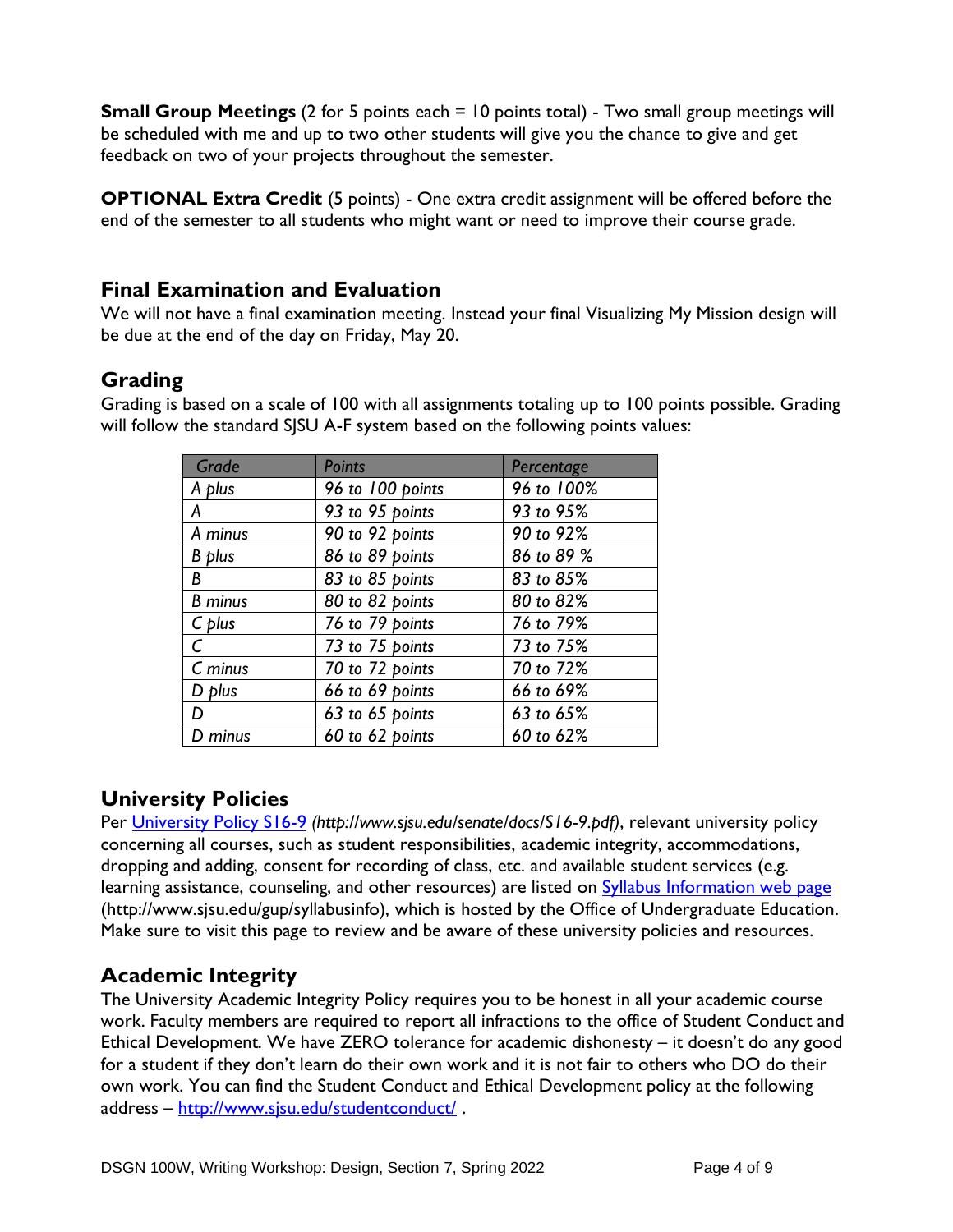Plagiarism – At SJSU plagiarism is defined as the act of representing the work of another as one's own without giving appropriate credit, regardless of how that work was obtained, and/or submitting it to fulfill academic requirements. Plagiarism at SJSU includes but is not limited to:

1.2.1 The act of incorporating the ideas, words, sentences, paragraphs, or parts of, and/or the specific substance of another's work, without giving appropriate credit, and/or representing the product as one's own work;

1.2.2 Representing another's artistic/scholarly works such as musical compositions, computer programs, photographs, paintings, drawing, sculptures, or similar works as one's own.

For DSGN 100W, this means that you are expected to write all assignments in your own words and give proper credit to ideas that were borrowed from others in footnotes and bibliographies. You are fully accountable for understanding plagiarism policies. To learn more about what plagiarism is and how to avoid it go to [https://www.sjsu.edu/cs100w/policies/plagiarism.](https://www.sjsu.edu/cs100w/policies/plagiarism)

#### **Student Writing Resources**

You cannot do your best writing all alone, so reach out to the SJSU Writing Center for help. Writing tutors are trained to assist students at all levels and all disciplines to become better writers and they can work with you on specific papers but also on your design portfolio, so take advantage of this valuable student benefit. In addition to online appointments, there are two on campus locations - the MLK Library  $2^{nd}$  floor and Clark Hall 126. You will be required to work with a writing tutor on two of your assignments this semester so you develop the practice of having others read your writing before submitting it. To learn more and to schedule an appointment go to http://www.sjsu.edu/writingcenter/.

# **Weekly Course Schedule**

The schedule is subject to change with fair notice (one week) announced in class and on Canvas. Some adaptation might be necessary to adjust to potential online meeting requirements.

|  |      | Week   Date   Topics, Activities, Readings, Assignments                                                                                                                |
|--|------|------------------------------------------------------------------------------------------------------------------------------------------------------------------------|
|  | 1/27 | Module I - Learning to Look<br>Thursday:                                                                                                                               |
|  |      | Topic: Introduction to Design Writing and syllabus review<br>Breakout room discussion of writing from designer's websites<br>Module I Assignment given: Object Lessons |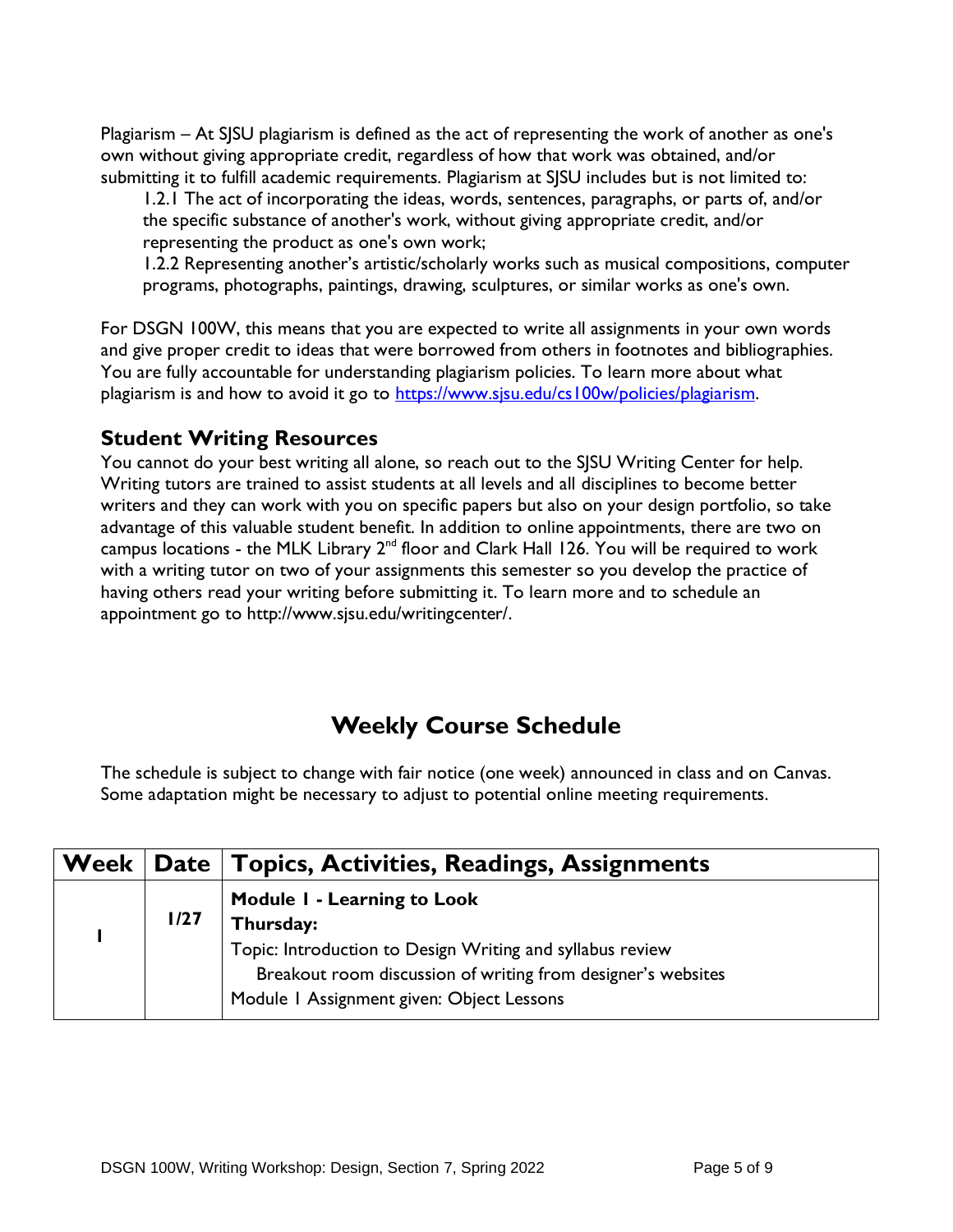| $\mathbf{2}$ | 2/1<br>2/3 | Module I - Learning to Look<br>Tuesday:<br>Topic: Close looking and close writing<br>Reading: "Orange, Peas and Rose" from Bruno Munari Design as Art (1966)<br>In-class writing: on Close Looking<br>Module I Assignment due: Object Lessons DRAFT I photos, keywords, sentence<br>Thursday:<br>Topic: Writing for print spaces<br>Reading: Selections from Paola Antonelli Humble Masterpieces (2004)<br>Presentation: Great examples of design writing about objects |
|--------------|------------|-------------------------------------------------------------------------------------------------------------------------------------------------------------------------------------------------------------------------------------------------------------------------------------------------------------------------------------------------------------------------------------------------------------------------------------------------------------------------|
| 3            | 2/8        | <b>Module I - Learning to Look</b><br>Tuesday:<br>Topic: Group "pin up" and breakout room feedback on poster drafts<br>Module I Assignment due: Object Lessons DRAFT 2 layout draft, title, subtitle, text<br>(upload to Canvas and Miro board)                                                                                                                                                                                                                         |
|              | 2/10       | Thursday:<br>Topic: Object Lessons poster presentations<br>Module I Assignment due: Object Lessons FINAL<br>(upload to Canvas and Miro board by the end of the day 2/11)                                                                                                                                                                                                                                                                                                |
| 4            | 2/15       | Module 2 - Iterations, Iterations, Iterations<br>Tuesday:<br>Topic: The iterative process in design and design writing<br>In-class writing: on Captions<br>Assignment given: Module 2 One Image/Three Captions                                                                                                                                                                                                                                                          |
|              | 2/17       | Thursday:<br>Topic: Iterations reading discussion<br>Reading: Bruno Munari, "Character Building", "And That's Not All" (1966)<br>Module 2 Assignment due: One Image/Three Captions DRAFT I image and text                                                                                                                                                                                                                                                               |
| 5            | 2/22       | Module 2 - Iterations, Iterations, Iterations<br>Tuesday:<br>Topic: Making the most out of captions and titles discussion<br>Presentation: Image captions from advertising                                                                                                                                                                                                                                                                                              |
|              | 2/24       | Thursday:<br>Topic: One Image/Three Captions poster pin-up and review<br>Module 2 Assignment due: One Image/Three Captions DRAFT 2 poster design                                                                                                                                                                                                                                                                                                                        |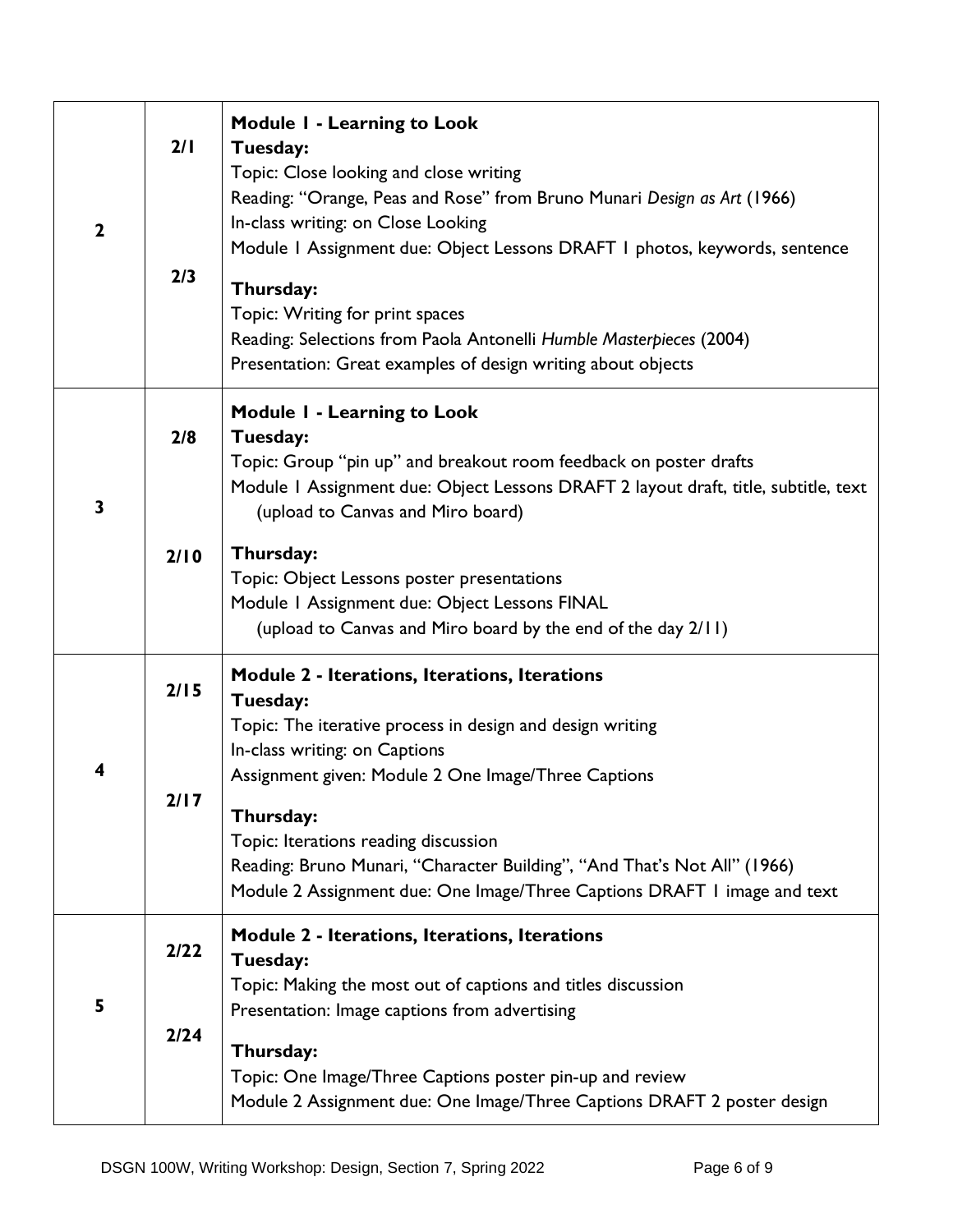| 6 | 3/1<br>3/3       | Module 2 - Iterations, Iterations, Iterations<br>Tuesday:<br>Topic: Keywords, phrases and titles workshop<br>Presentation: Keywords, phrases and titles in Mara's past book projects<br>Thursday:<br>Topic: One Image/Three Captions poster presentations<br>Module 2 Assignment due: One Image/Three Captions FINAL poster design<br>(upload to Canvas and Google Drive by the end of the day 3/4) |
|---|------------------|-----------------------------------------------------------------------------------------------------------------------------------------------------------------------------------------------------------------------------------------------------------------------------------------------------------------------------------------------------------------------------------------------------|
| 7 | 3/8              | <b>Module 3: Telling Compelling Design Stories</b><br>Tuesday:<br>Topic: What makes a compelling story: Pixar's Rules for Storytelling<br>In-class writing: on Storytelling<br>Module 3 Assignment given: Past/Present Storyboards                                                                                                                                                                  |
|   | 3/10             | Thursday:<br><b>Topic: Listening to Compelling Stories</b><br>Podcast: Malcolm Gladwell, Revisionist History "Footsoldier of Birmingham" (2017)<br>Module 3 Assignment due: Past/Present Storyboards DRAFT I topic intro and steps                                                                                                                                                                  |
|   | 3/15             | <b>Module 3: Telling Compelling Design Stories</b><br>Tuesday:<br>Topic: Histories of Heath Ceramics                                                                                                                                                                                                                                                                                                |
| 8 | 3/17             | Reading: Selections from Heath Ceramics: The Complexity of Simplicity (2008)<br>Website review: Heath Ceramics website<br>Exhibition: Edith Heath: A Life in Clay at the Oakland Museum of California<br>Thursday:<br>Topic: Past/Present Storyboards poster pin-up and review<br>Module 3 Assignment due: Past/Present Storyboards DRAFT 2 storyboard design                                       |
| 9 | $3/22$           | <b>Module 3: Telling Compelling Design Stories</b><br>Tuesday:<br>Topic: Small group meetings on Zoom for detailed feedback                                                                                                                                                                                                                                                                         |
|   | 3/24             | Thursday:<br>Topic: Small group meetings on Zoom for detailed feedback<br>Module 3 Assignment due: Past/Present Storyboards FINAL storyboards<br>(upload to Canvas and Google Drive by the end of the day 3/25)                                                                                                                                                                                     |
|   | $3/28 -$<br>4/ I | <b>Spring Break.</b><br>No class meeting this week.                                                                                                                                                                                                                                                                                                                                                 |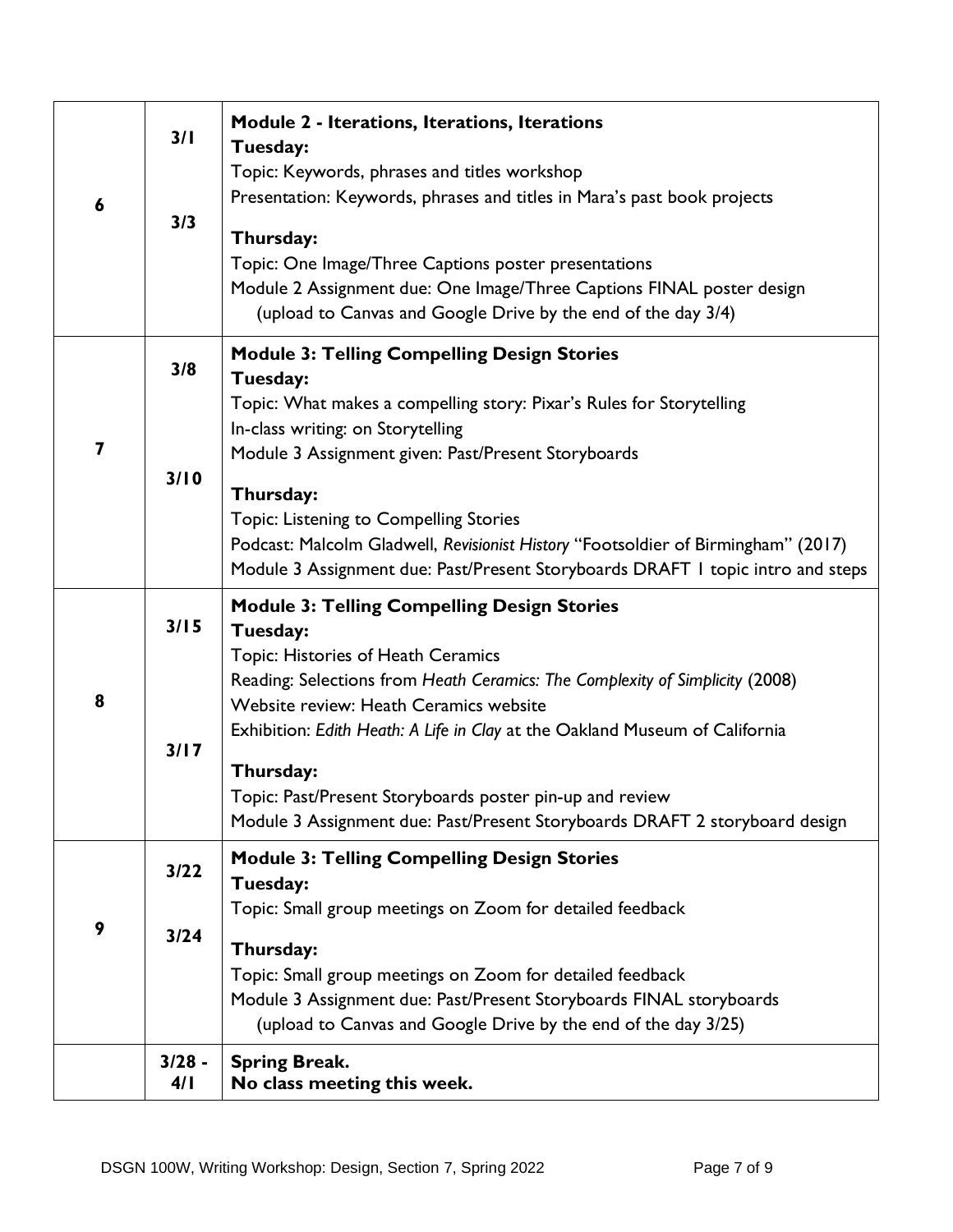| $\overline{10}$ | 4/5  | <b>Module 4: Developing a Critical Voice</b><br>Tuesday:<br>Topic: Introduction to Analysis and Critique<br>In-class writing: on Analysis and Critique<br>Assignment given: Module 4 Analysis and Critique paper and group presentation                                            |
|-----------------|------|------------------------------------------------------------------------------------------------------------------------------------------------------------------------------------------------------------------------------------------------------------------------------------|
|                 | 4/7  | Thursday:<br>Topic: Design and Culture Critics reading discussion<br>Reading: Roland Barthes, selections from Mythologies (1957),<br>Other critics TBD<br>Assignment due: Module 4 Analysis and Critique DRAFT analysis paper                                                      |
| $\mathbf{H}$    | 4/12 | <b>Module 4: Developing a Critical Voice</b><br>Tuesday:<br>Topic: What Makes a Critical Voice Critical discussion<br>Reading: TBD and your own examples of good critical design writing                                                                                           |
|                 | 4/14 | Thursday:<br>Topic: Analysis and Critique group work<br>Assignment due: Module 4 Analysis and Critique DRAFT 2 critique paper                                                                                                                                                      |
| 12              | 4/19 | <b>Module 4: Developing a Critical Voice</b><br>Tuesday:<br>Topic: Analysis and Critique group presentations (10 people)                                                                                                                                                           |
|                 | 4/21 | Thursday:<br>Topic: Analysis and Critique group presentations (10 people)<br>Assignment due: Module 4 Analysis and Critique FINAL paper                                                                                                                                            |
| $\overline{13}$ | 4/26 | <b>Module 5: Missions and Manifestos</b><br>Tuesday:<br>Topic: The Language of Missions<br>In-class writing: on Missions and Manifestos<br>Assignment given: Module 5 Visualizing My Mission                                                                                       |
|                 | 4/28 | Thursday:<br>Topic: The language of missions and manifestos discussion - Part 1<br>Reading: Cesar Chavez, "The Delano Proclamation" (1966)<br>The Black Panther Ten-Point Proclamation (1967)<br>Kathleen Hanna "The Riot Grrrl Manifesto" (1991)<br>"TimesUp/Dear Sisters" (2017) |